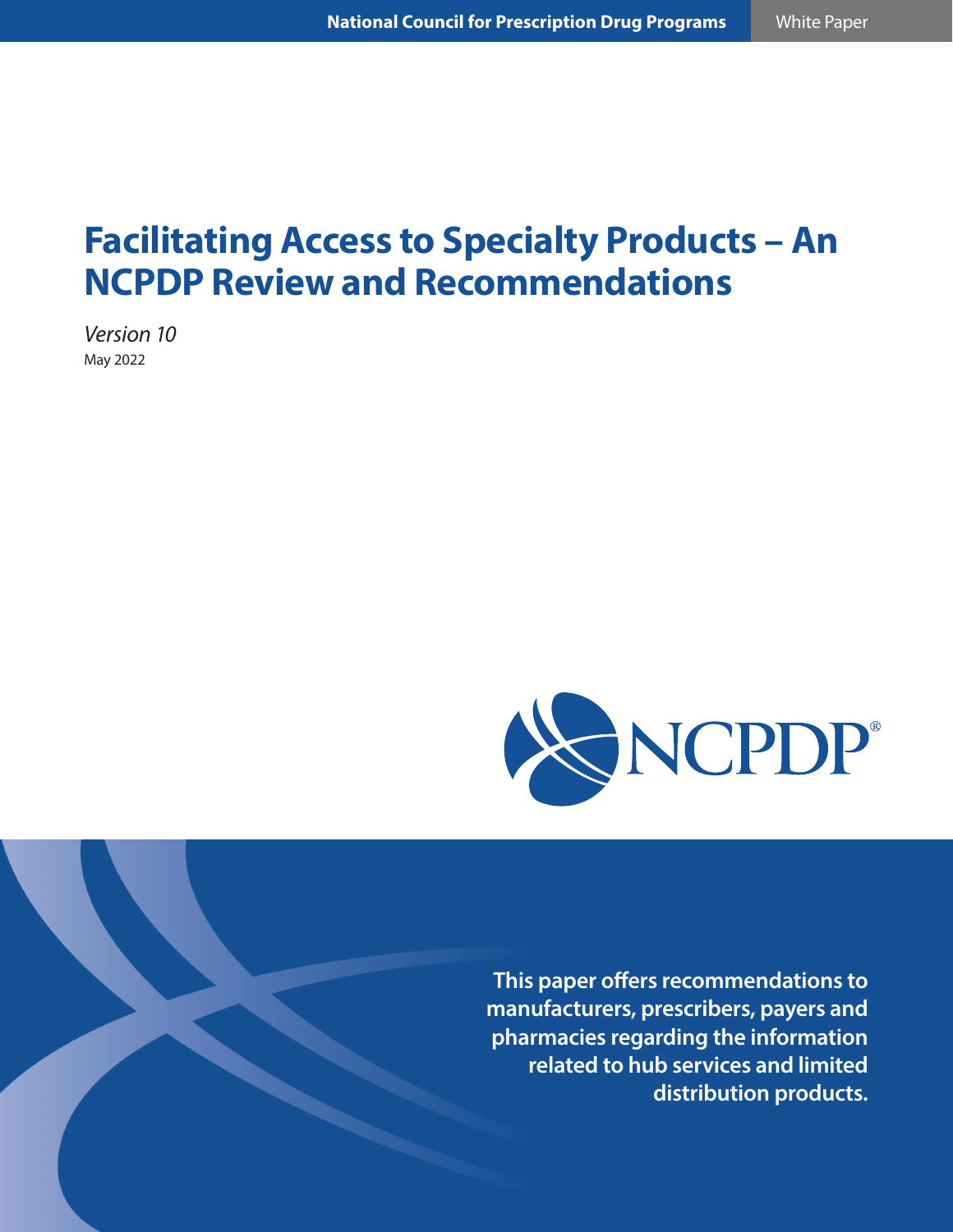# **Facilitating Access to Specialty Products – An NCPDP Review and Recommendations**

#### **Version10**

**Copyright (©) 2022, National Council for Prescription Drug Programs, Inc.**

This work is owned by National Council for Prescription Drug Programs, Inc., 9240 E. Raintree Drive, Scottsdale, AZ 85260, (480) 477-1000, ncpdp@ncpdp.org, and protected by the copyright laws of the United States. 17 U.S.C. §101, et. seq. Permission is given to Council members to copy and use the work or any part thereof in connection with the business purposes of the Council members.

The work may not be changed or altered. The work may not be sold, used or exploited for commercial purposes. This permission may be revoked by National Council for Prescription Drug Programs, Inc., at any time. The National Council for Prescription Drugs Programs, Inc. is not responsible for any errors or damage as a result of the use of the work.

NCPDP® recognizes the confidentiality of certain information exchanged electronically through the use of its standards. Users should be familiar with the federal, state, and local laws, regulations and codes requiring confidentiality of this information and should utilize the standards accordingly.

**NOTICE:** In addition, this NCPDP® Standard contains certain data fields and elements that may be completed by users with the proprietary information of third parties. The use and distribution of third parties' proprietary information without such third parties' consent, or the execution of a license or other agreement with such third party, could subject the user to numerous legal claims. **All users are encouraged to contact such third parties to determine whether such information is proprietary and if necessary, to consult with legal counsel to make arrangements for the use and distribution of such proprietary information.**

> **Published by: National Council for Prescription Drug Programs, Inc.**

> > **Publication History: Version 10 May 2022**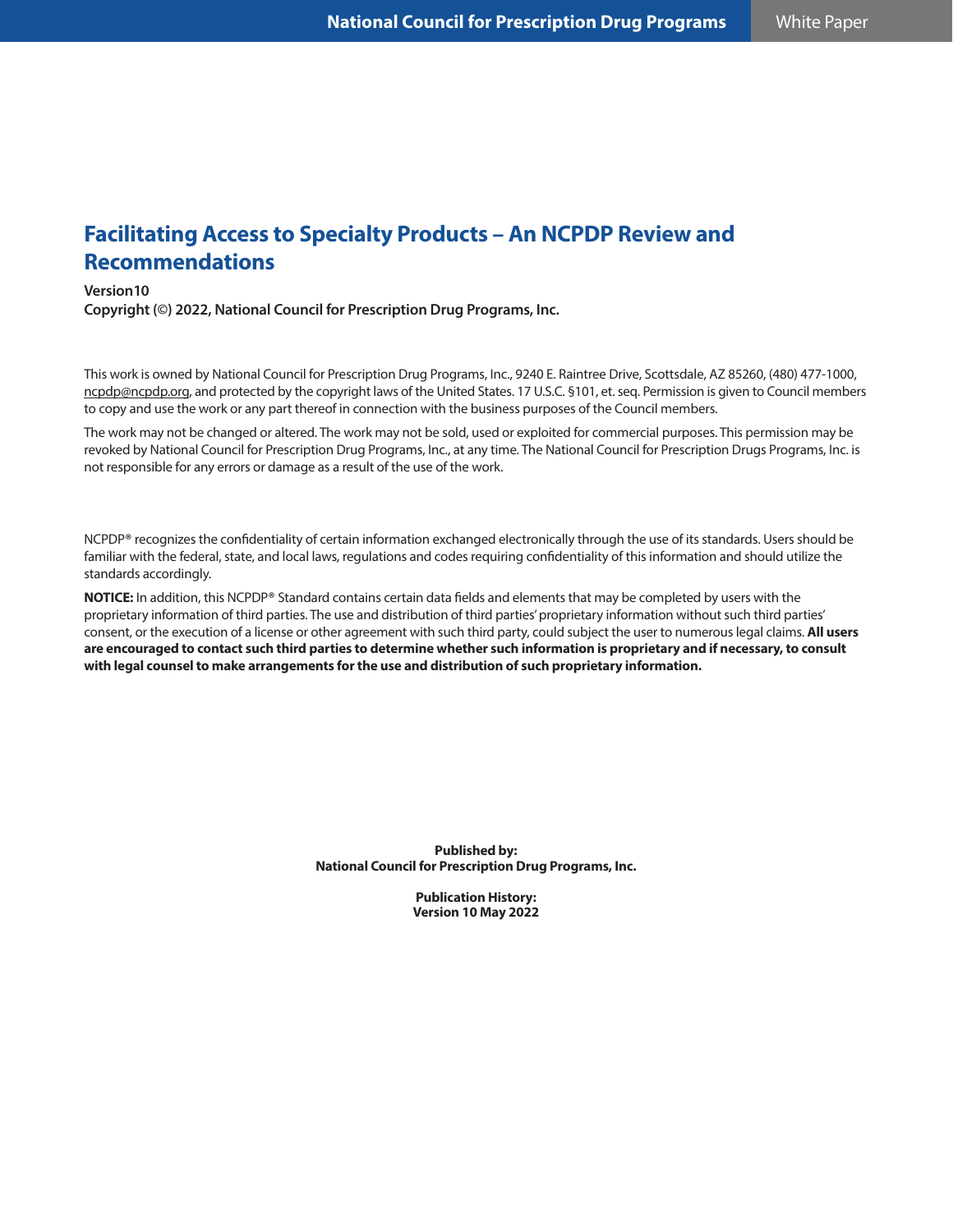# **TABLE OF CONTENTS**

| $2_{-}$         |  |
|-----------------|--|
| 3.              |  |
| 4.              |  |
|                 |  |
|                 |  |
| 6.              |  |
| 7.              |  |
| 8.              |  |
| 9.              |  |
| 10 <sub>1</sub> |  |
|                 |  |

Version 10

\*\*\*OFFICIAL\*\*\*

May 2022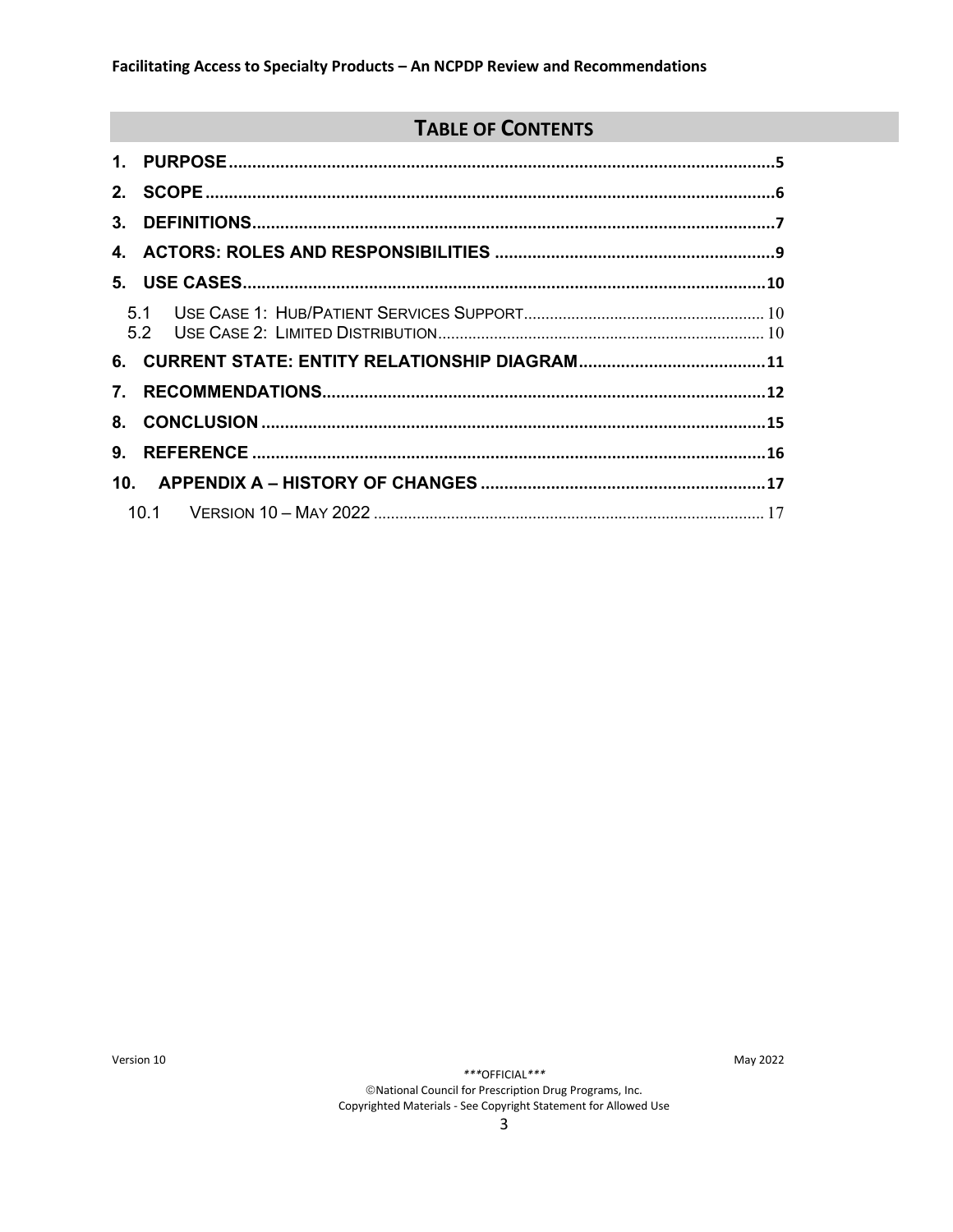### **Disclaimer**

This document is Copyright © 2022 by the National Council for Prescription Drug Programs (NCPDP). It may be freely redistributed in its entirety provided this copyright notice is not removed. It may not be sold for profit or used in commercial documents without the written permission of the copyright holder. This document is provided "as is" without any express or implied warranty.

While all information in this document is believed to be correct at the time of writing, this document is for educational purposes only and does not purport to provide legal advice. If you require legal advice, you should consult with an attorney. The information provided here is for reference use only and does not constitute the rendering of legal, financial or other professional advice or recommendations by NCPDP. The listing of an organization does not imply any sort of endorsement and the NCPDP takes no responsibility for the products or tools.

The existence of a link or organizational reference in any of the following materials should not be assumed as an endorsement by the NCPDP. The writers of this paper will review and update their recommendations should any significant changes occur.

*This document is for Education and Awareness Use Only.*

*\*\*\**OFFICIAL*\*\*\**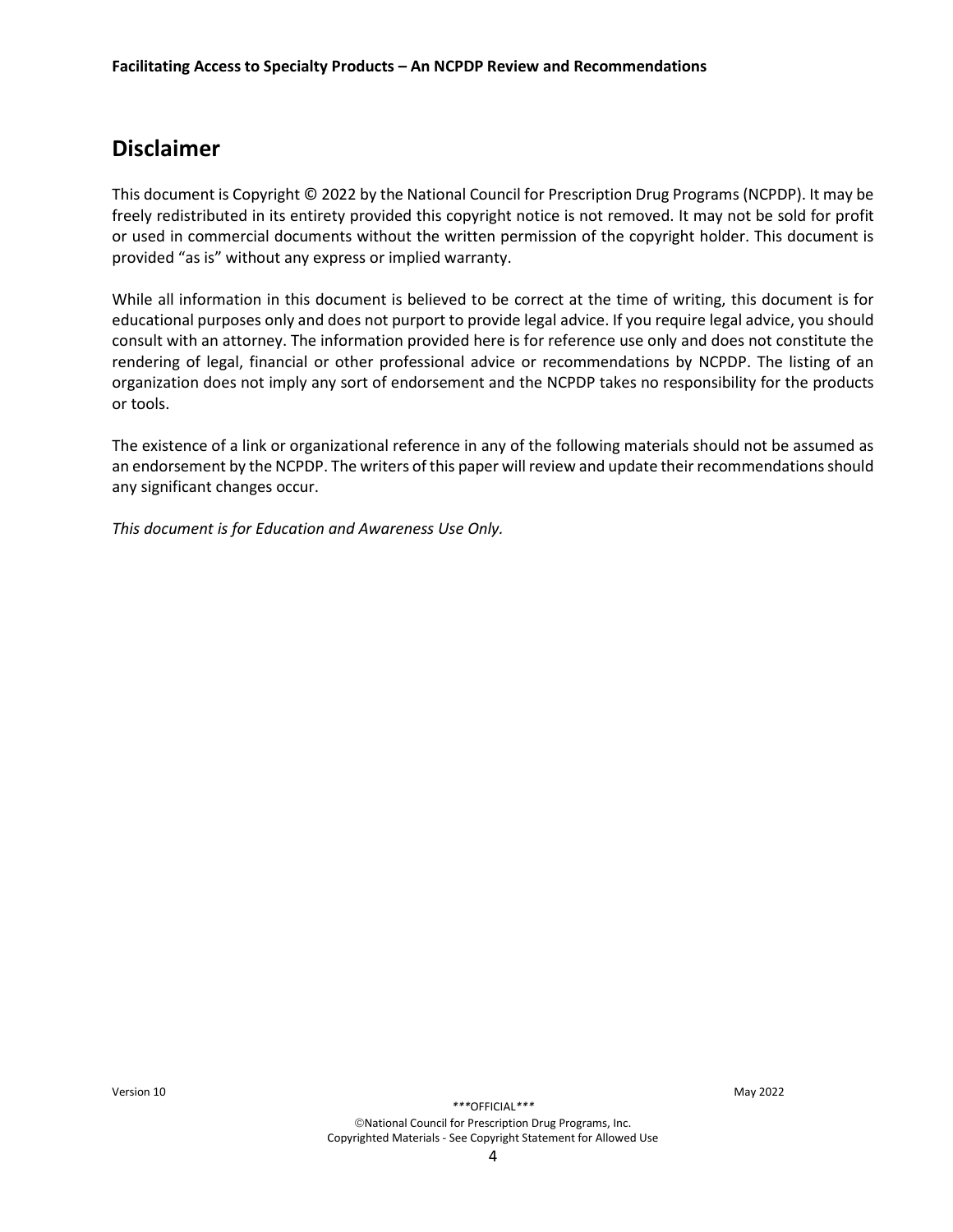#### <span id="page-4-0"></span>**1. PURPOSE**

The WG18 Facilitating Access to Specialty Products Task Group developed this paper to provide recommendations to manufacturers, prescribers, payers and pharmacies regarding information about limited distribution products and hub services available at the time of prescribing. These recommendations address the current need for patients and prescribers to know what services are available and assist with patient access to therapy.

Feedback from the industry indicated many times patients, providers and payers are unaware of which pharmacy providers have access to limited distribution medications being prescribed as well as the patient services available through manufacturer hubs to lower the cost of therapy for those products.

Almost two out of three people (63%) with chronic conditions said they would opt into pharma services, according to the survey by Human Care Systems. However, the results revealed 80% were unaware of pharma patient support programs.[1](#page-4-1)

The intent is for manufacturers of the medications to make the information accessible to patients, providers and payers via a standardized platform or format.

<span id="page-4-1"></span>Version 10 May 2022

*\*\*\**OFFICIAL*\*\*\**

<sup>1</sup> [https://www.fiercepharma.com/marketing/majority-patents-want-pharma-support-services-but](https://www.fiercepharma.com/marketing/majority-patents-want-pharma-support-services-but-awareness-programs-still-low-survey)[awareness-programs-still-low-survey](https://www.fiercepharma.com/marketing/majority-patents-want-pharma-support-services-but-awareness-programs-still-low-survey)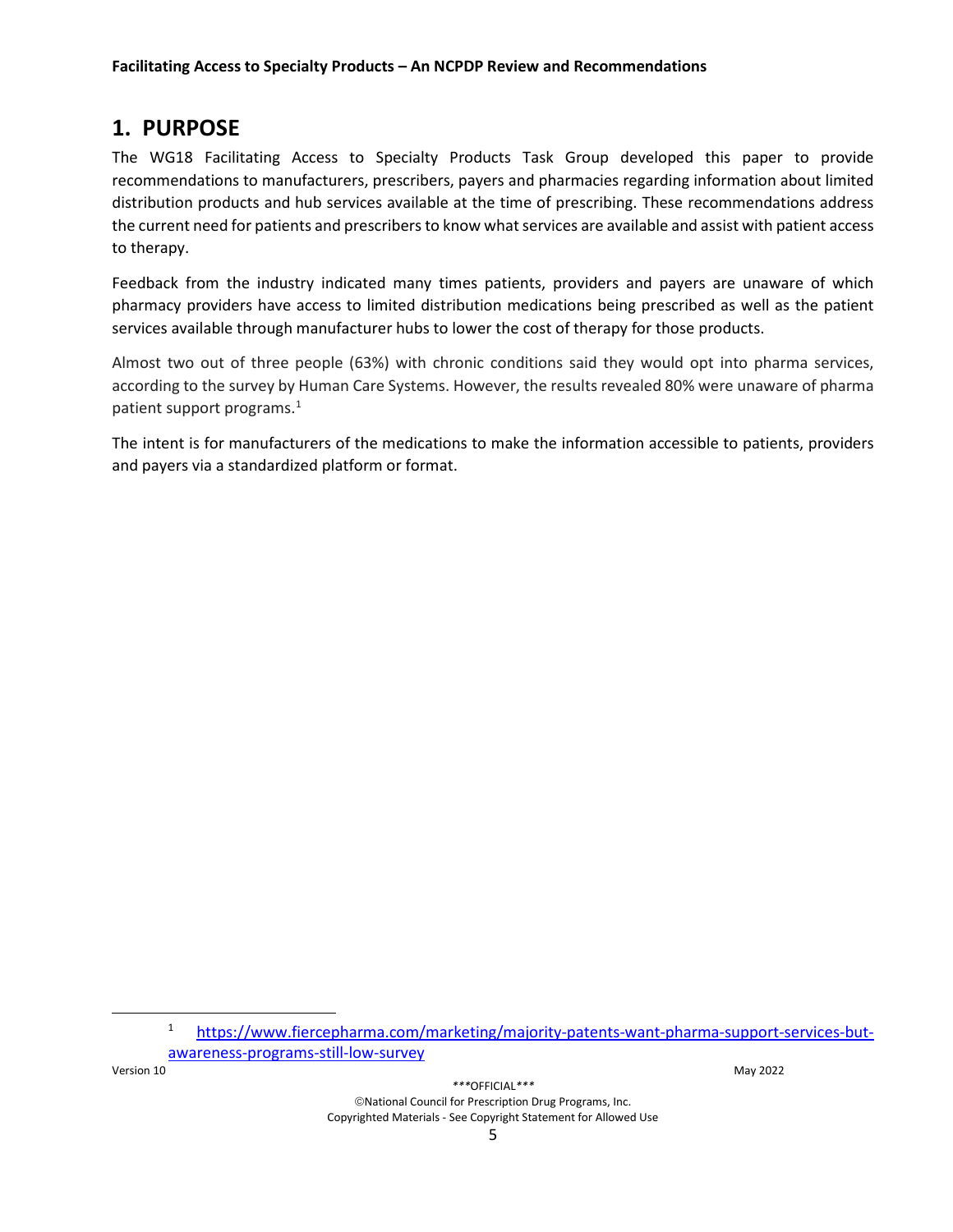# <span id="page-5-0"></span>**2. SCOPE**

This paper addressesthe availability of information about specialty products with limited distribution networks and/or designated hub/patient services. It is not intended to address open access specialty products.

Version 10 May 2022

*\*\*\**OFFICIAL*\*\*\**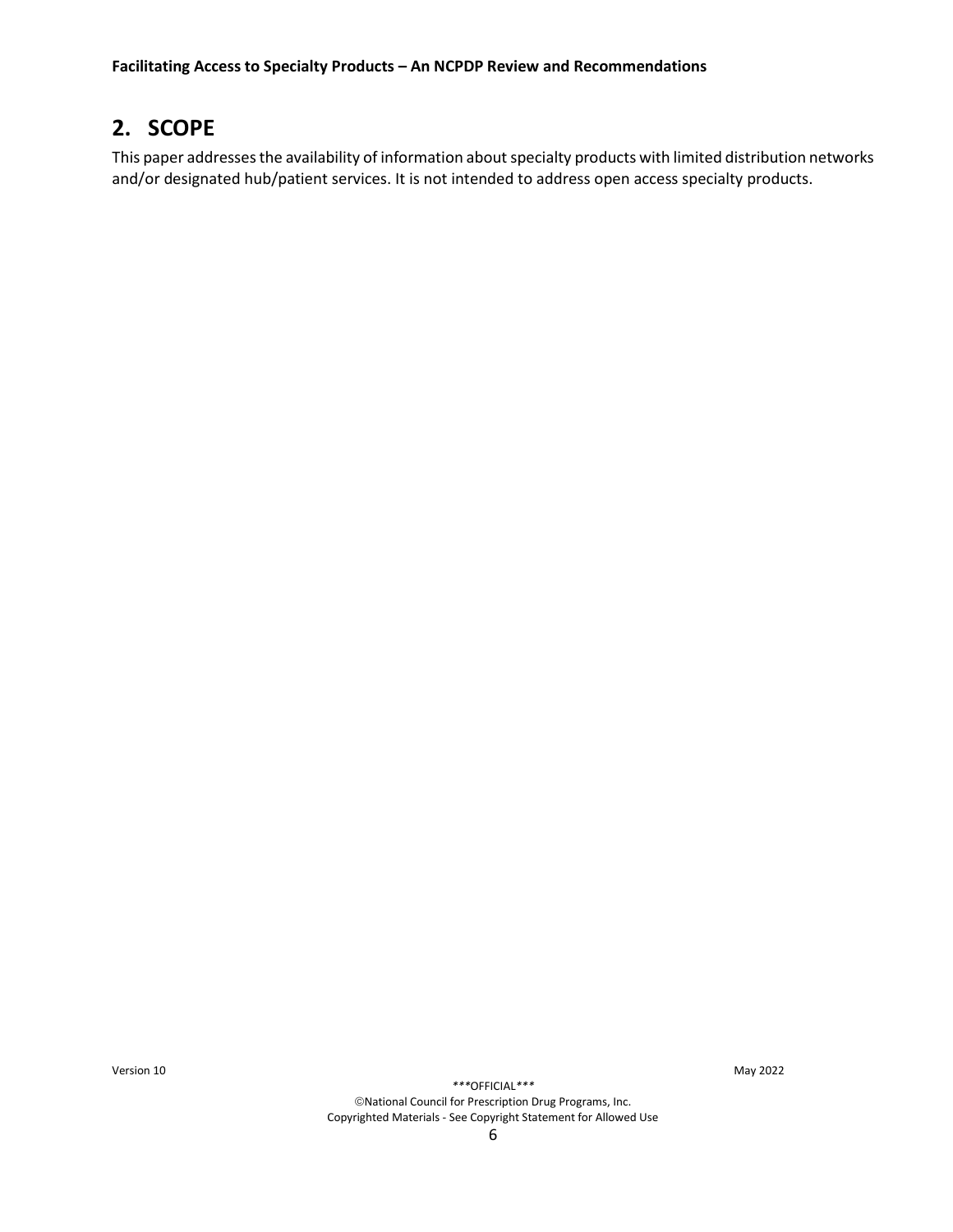### <span id="page-6-0"></span>**3. DEFINITIONS**

- **Benefit Investigation**: Process that enables stakeholders to determine benefit design, coverage requirements and billing recommendations. This would include formulary restrictions as well as patient cost share.
- **Copay Cards:** Copay cards are manufacturer sponsored cards that help patients offset the cost of product. Certain criteria must be met to be eligible for a copay card.
- **Drug Compendia**: The source of drug information utilized in various healthcare processes such as prescription claims adjudication, drug coverage, prescription claims pricing, e-prescribing, formulary management, and others. Compendia also provide clinical information about drug products for use in coverage decisions and clinical decision support.
- **Foundational Support**: Non-profit or manufacturer sponsored program that provides financial assistance for patients that meet criteria for a specific product or disease state.
- **Free Goods/Patient Assistance Program:** Free Goods or Patient Assistance programs are manufacturer sponsored programs that assist patients obtain free product after meeting certain criteria**.**
- **Hub Services:** Hub services are manufacturer sponsored programs that assist patients and prescribers in the areas of access, affordability and adherence services providing efficient distribution of medication improving patient compliance. Hub services can also be known as Patient Services or Patient Services Support.
- **Limited Distribution Drug**: A product for which a manufacturer contracts with one or more select specialty pharmacies to dispense.
- **Patient:** An individual who has received, is receiving or intends to receive healthcare services. (Healthcare services as defined by federal and state regulations.) Can be a cardholder, subscriber, member, beneficiary or dependent.
- **Payer:** An entity that is either financially responsible or remits financial reimbursement of goods and/or services. A "PAYER" is often a third-party administrator of prescription drug programs on behalf of insurers. The payer also may be an insurer, a governmental program or any other entity which receives prescription drug claims.
- **Pharmaceutical Manufacturer:** An entity that develops, manages, manufactures and markets pharmaceuticals licensed for use as products. It may be involved in database/disease state management. It may develop, produce and market devices licensed for use. The pharmaceutical manufacturer is responsible for the Risk Evaluation and Mitigation Strategy (REMS) and for contracting with the REMS Administrator.
- **Pharmacy Benefit Manager (PBM):** Typically, a third-party administrator of prescription drug programs, PBMs can assist a plan sponsor in achieving the most effective utilization of prescription drug expenditures through benefit design, formulary management, rebate contracting, retrospective Drug Utilization Review (DUR), prospective DUR, network administration and disease management. The PBM may also be a payer/processor or other entity that receives prescription drug claims, makes a decision regarding the level of reimbursement and sends the appropriate message or reject code back to the pharmacy/provider for action.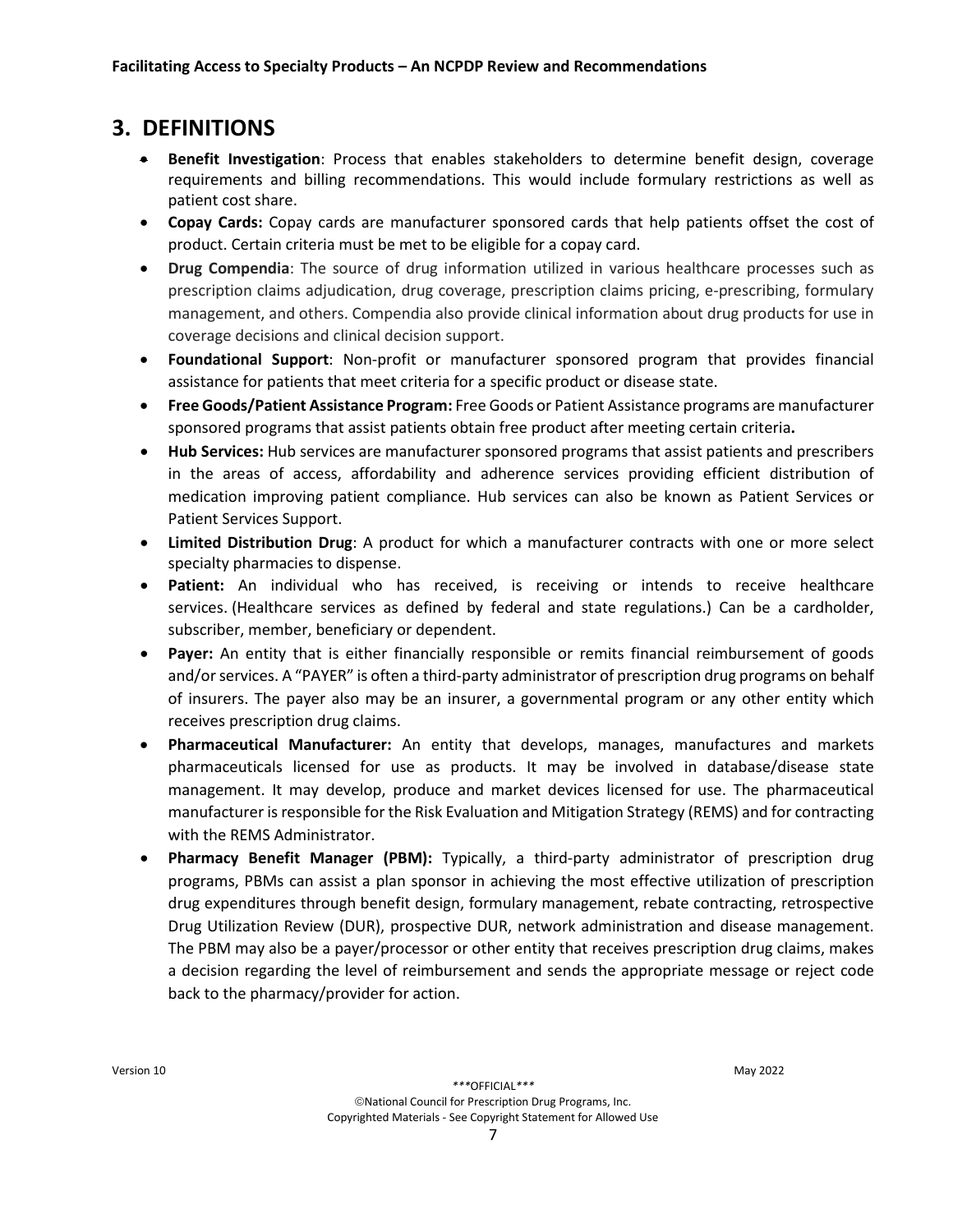- **Prescriber:** A licensed entity that prescribes prescription drugs and provides professional medical services, such as clinical services respective to the prescribing function. The entity may be a clinic or independent prescriber, hospital or care facility.
- **Quick Start Program**: Program sponsored by a manufacturer to allow patient to start therapy immediately with a limited supply while reimbursement challenges are being addressed.
- **Specialty Pharmacy:** A specialty pharmacy is a state-licensed pharmacy that solely or largely provides only products for people with serious health conditions requiring complex therapies. These may include conditions such as cancer, hepatitis C, rheumatoid arthritis, HIV/AIDS, multiple sclerosis, cystic fibrosis, organ transplantation, human growth hormone deficiencies and hemophilia and other bleeding disorders.
- **Technology Vendor:** An entity that provides software and perhaps hardware to pharmacies or prescribers that enables electronic processing of business functions such as electronic prescribing, electronic medical records, appointments and scheduling and billing functions.

Version 10 May 2022

*\*\*\**OFFICIAL*\*\*\**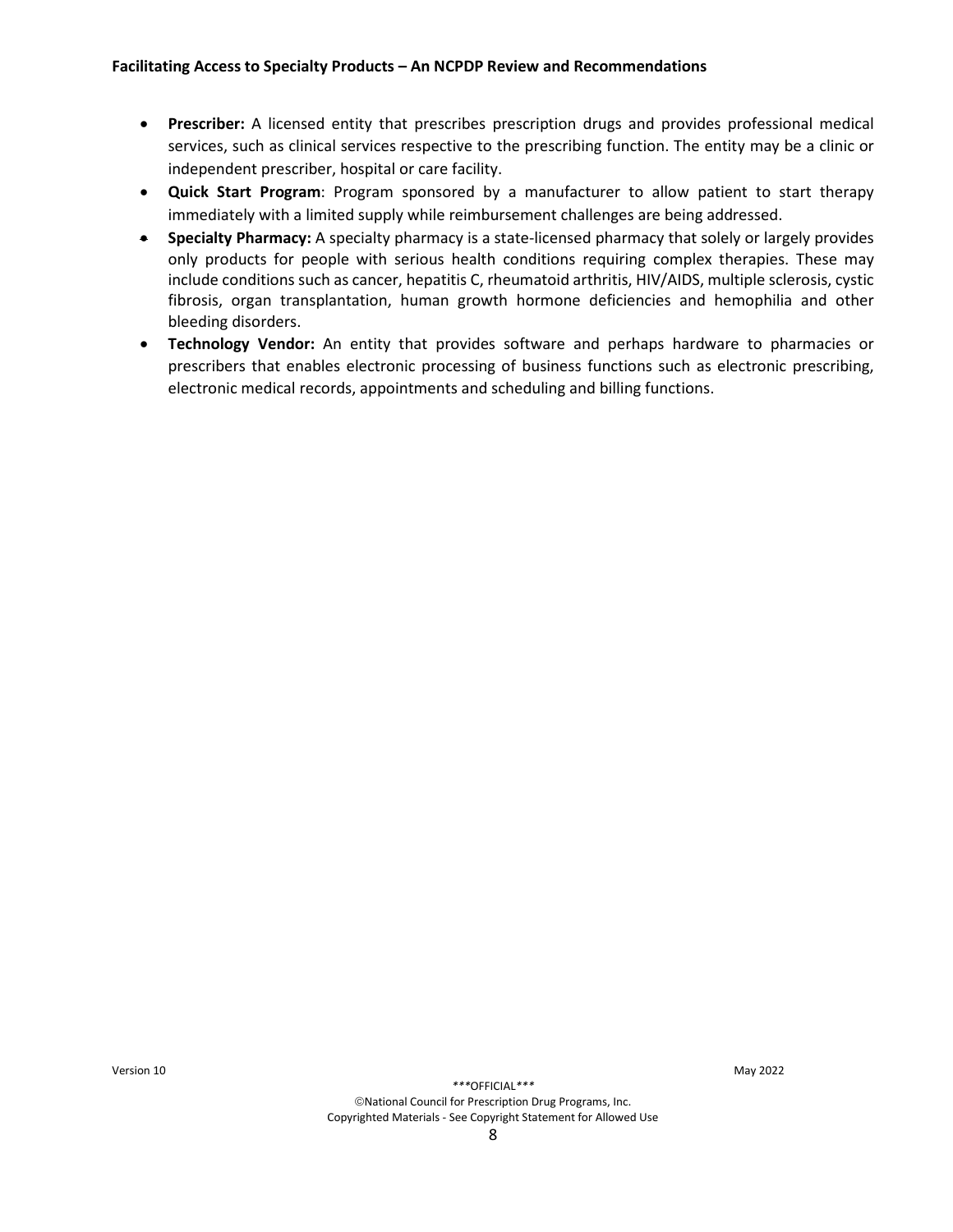# <span id="page-8-0"></span>**4. ACTORS: ROLES AND RESPONSIBILITIES**

- **Hub Services:** Hub services assist patients and prescribers in the areas of access (e.g., cost, free goods), affordability and adherence services. Hub services work with payers and PBMs to understand the patient's coverage, price and distribution options. Hubs provide the links between the manufacturer, prescriber, pharmacy and patient to facilitate the dispensing of the product.
- **Non-Specialty pharmacy (retail):** Retail pharmacies have the challenge of access, product knowledge and inventory when it comes to specialty and/or limited distribution products.
- **Patients:** At the time of prescribing, the patient may not have insight into the pharmacy benefit coverage available to them (e.g., copay, prior authorization requirements), their out-of-pocket cost if uninsured or the distribution process of the product. When the patient goes to obtain the product at their preferred pharmacy, they may not be able to have it filled due to a prior authorization need, the high cost or the limited product availability through a specific specialty pharmacy.
- **Payers / PBMs:** Payers or PBMs enter into contracts with pharmaceutical manufacturers regarding the coverage, price and distribution of product. They evaluate new products and determine formulary/coverage status.
- **Pharmaceutical Manufacturer:** The pharmaceutical manufacturer works with a hub program and owns the service offerings around access, affordability and adherence services. The pharmaceutical manufacturer has a direct relationship with the specialty pharmacies that are chosen to dispense the limited distribution or specialty product.
- **Prescriber:** At the time of prescribing, a prescriber may not have insight into their patient's coverage requirements, out-of-pocket cost or the distribution process of the product. A prescriber, also, may not know what service offering the manufacturer has set up through a hub program.
- **Specialty pharmacy:** Specialty pharmacies dispense pharmaceutical therapies that are higher in cost and are used to treat rare and more complex disease states. In doing so, they may fill the role of disease management support including patient support with utilization management, adherence and providing supportive care and ancillary supplies (e.g., companion products, syringes, needles.)
- **System vendors:** System/technology vendors provide the platform for the communication of electronic health information between healthcare providers including physicians, hubs and pharmacies. Many can provide interfaces to run trading partner agreed upon customized data sets and/or transactions needed for efficient exchange of health-related information.

Version 10 May 2022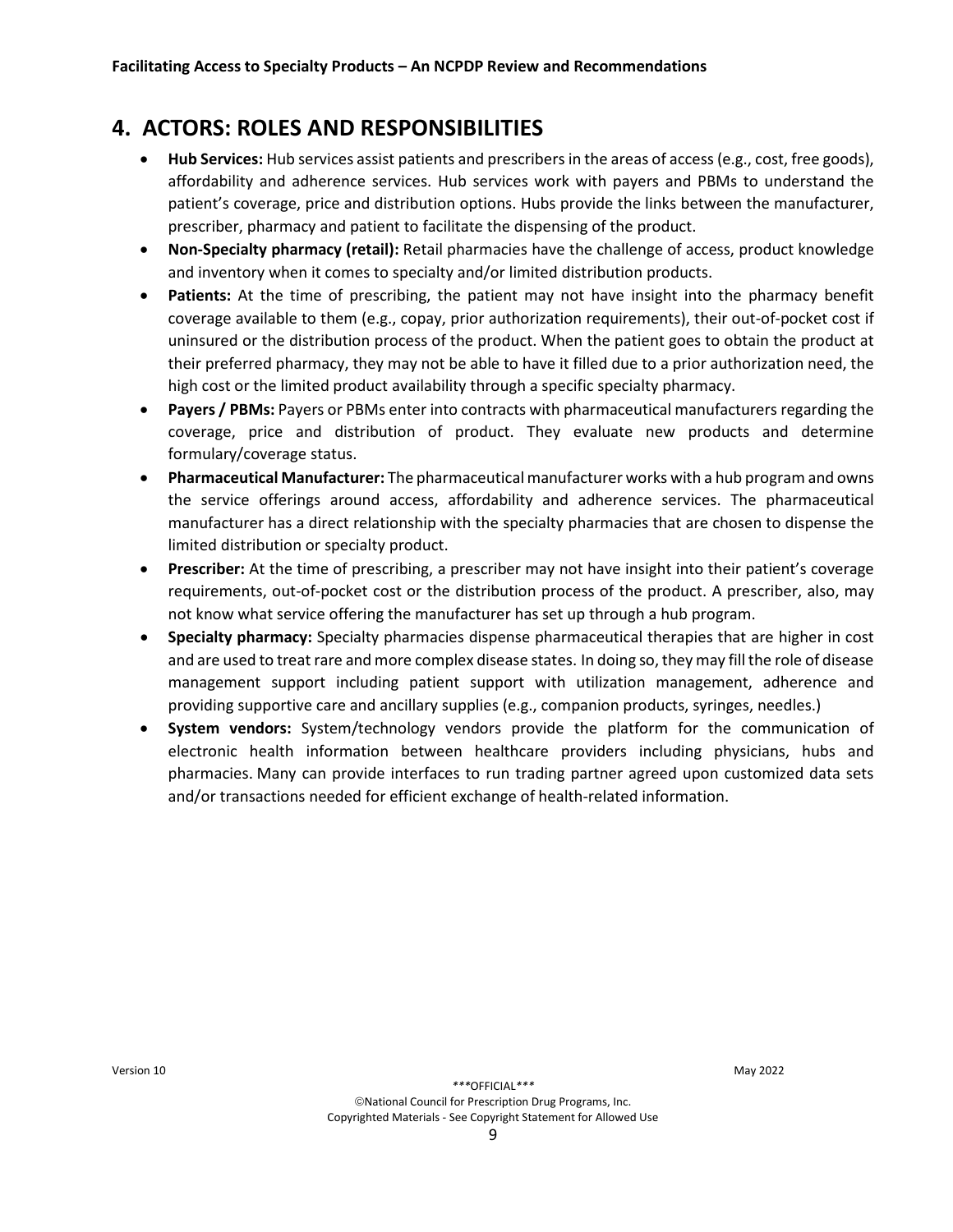# <span id="page-9-0"></span>**5. USE CASES**

#### <span id="page-9-1"></span>*5.1 USE CASE 1: HUB/PATIENT SERVICES SUPPORT*

Many times, prescribers and/or patients are unaware of hub/patient services. These services can include reimbursement assistance (benefit identification and/or prior authorization support), financial/copay assistance, patient education, adherence service and drug delivery/administration support. This lack of knowledge may cause a patient to choose not to fill a prescription or drive the prescriber to choose a less desirable therapeutic option for that patient. Cost or barriers to coverage may be identified through a benefit inquiry and adherence services can assist with keeping a patient on therapy. Prescribers who do not receive prescription fill status messages may not realize that a patient did not fill a medication leading to lack of adherence knowledge.

In the current landscape, prescribers and patients are dependent on prescriber portals, sales support, marketing/promotional information or online research to know if a product has hub/patient services. These services are provided by the manufacturer and/or a separate entity on behalf of the manufacturer. The manufacturer is often the owner of the hub phone number, fax number and prescriber portal URL.

The recommended solution would create awareness about hub/patient services at the point of prescribing allowing the patient and prescriber to discuss available options leading to enhanced patient adherence.

#### <span id="page-9-2"></span>*5.2 USE CASE 2: LIMITED DISTRIBUTION*

For some specialty products, a manufacturer may choose to use a limited distribution specialty pharmacy network. The specialty pharmacies in this network are selected based on their expertise and ability to offer optimal patient outcomes related to patient education, adherence, adverse event reporting and management. This limited distribution specialty pharmacy network allows the manufacturer to work with a small number of specialty pharmacies to carry the product. This may be due to the small patient population the product serves or the complexity of the drug (e.g., cold chain). Many times, the prescribers, patients and payers or PBMs are unaware when a specialty product is available only through a limited distribution network. This lack of visibility can create confusion with prescribers, patients and payers or PBMs regarding who can distribute the product. Delays in care may also occur if the designated pharmacy is not contracted with the patient's payer or PBM.

The recommended solution is to create awareness about limited distribution products at the point of prescribing allowing the patient and the prescriber to discuss available options leading to enhanced patient adherence. Making the information available to payers or PBMs would allow them to initiate the contracting process, reducing or eliminating delays in access to care for patients.

Version 10 May 2022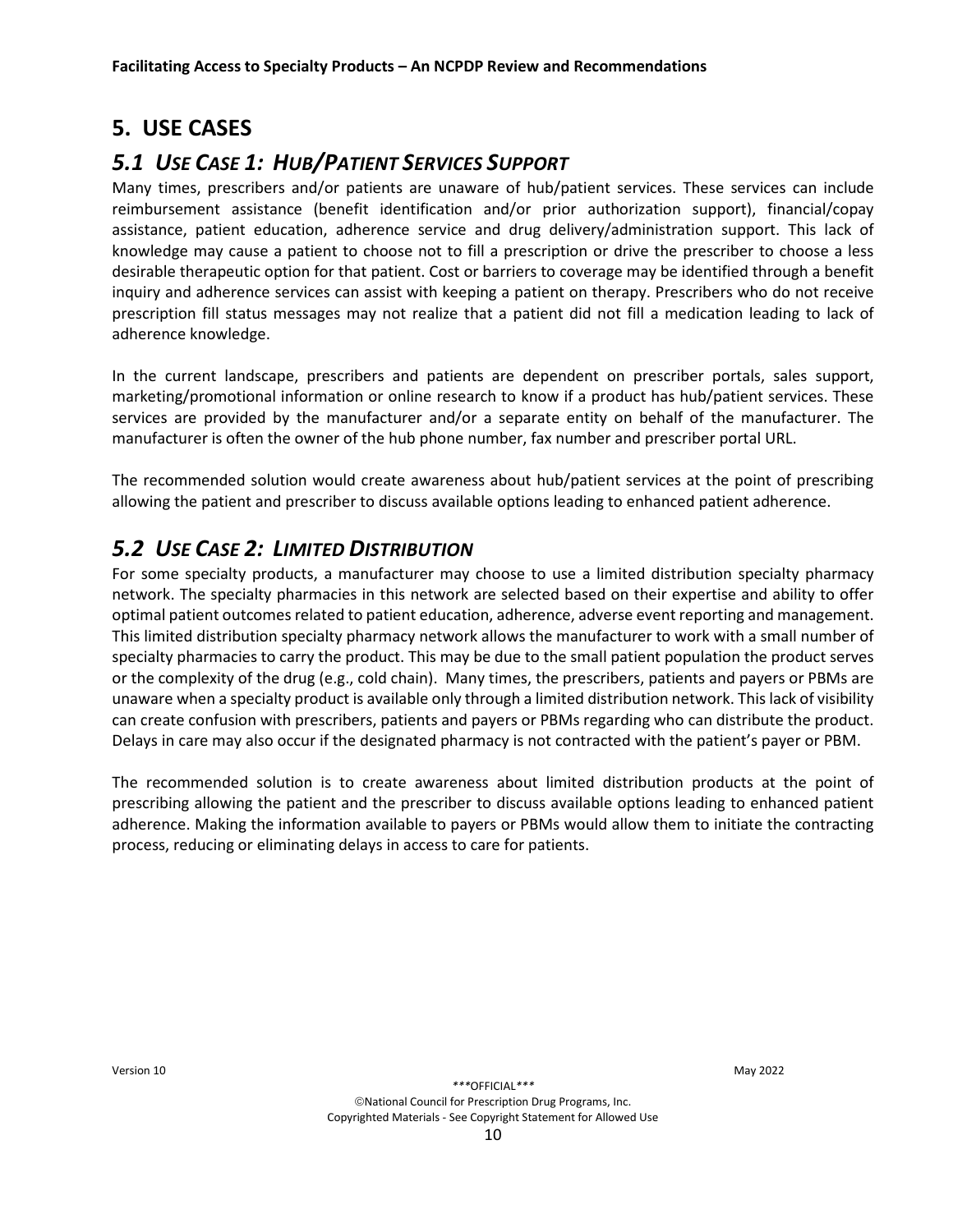# <span id="page-10-0"></span>**6. CURRENT STATE: ENTITY RELATIONSHIP DIAGRAM**

This diagram is an illustrative example of how information about Hub Services and Limited Distribution Products is currently shared. Further in the document is another diagram that reflects proposed changes to the flow.



Version 10 May 2022

*\*\*\**OFFICIAL*\*\*\**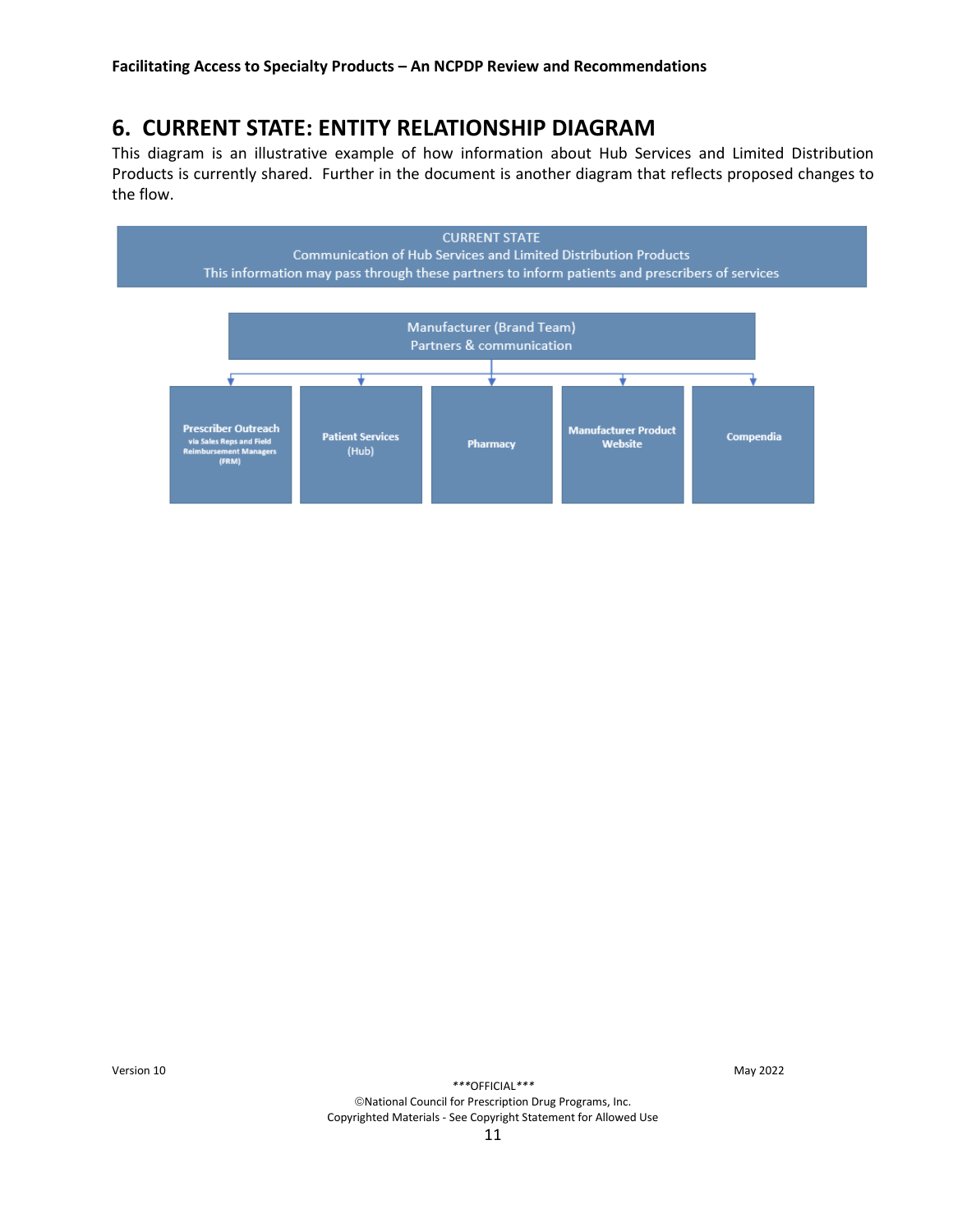# <span id="page-11-0"></span>**7. RECOMMENDATIONS**

The recommendation isto have a frequently maintained, accurate central repository, accessible to all patients, providers and patients, for the sharing of information related to limited distribution products and hub services. This approach addresses a specific industry need where the information currently available without a central repository is confusing, incomplete and difficult to access.

The following are the benefits and challenges related to a central repository.

Benefits:

- All patients, providers and payers have access to the same, up to date information; information is available from one place.
- Instant access to information.
- Less investigation and follow up for prescribers and pharmacies.
- Patients have faster access to their prescription(s).
- Addresses an industry need.
- Complements what is available in the NCPDP Real-Time Prescription Benefit transactions and potentially a consumer facing transaction.
- Decrease in turnaround for the manufacturer time to first fill.

Challenges:

- Requires an entity to host the central repository.
- Data population and timing; requires frequent updates to remain relevant.
- Consistent ownership of data management and frequent changes.
- Unfamiliarity with the pharmacy or hub products and services.
- Unknown financial model for developing or maintaining central repository

*\*\*\**OFFICIAL*\*\*\**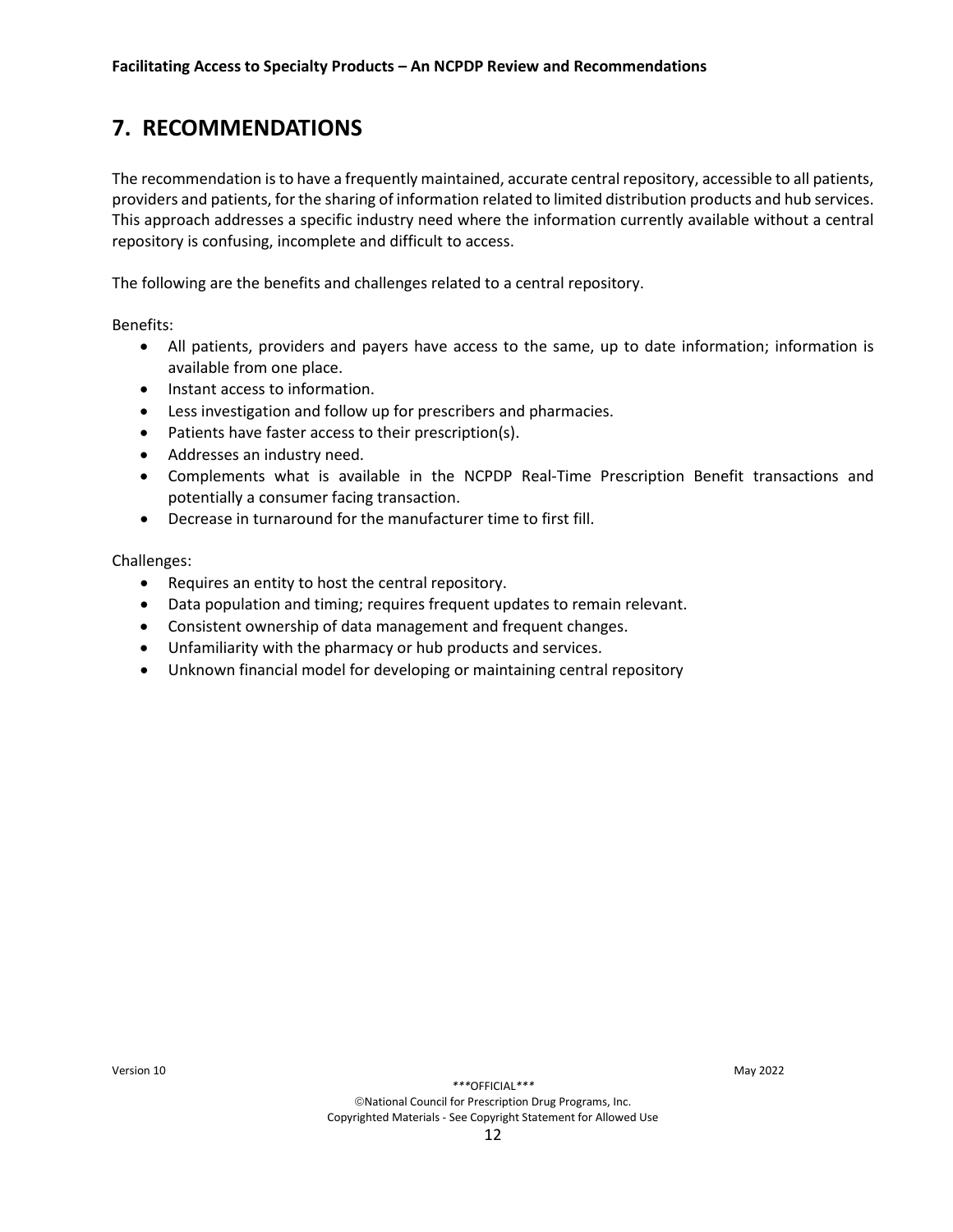#### **Facilitating Access to Specialty Products – An NCPDP Review and Recommendations**



The central repository would be based on product name and would at a minimum provide the following:

- I. Limited Distribution Products
	- a. Product
		- i. Brand/generic/biosimilars
		- ii. Product Identifier
			- 1. NDC
			- 2. RxNorm
			- 3. HCPCS
		- iii. Manufacturer Name
		- iv. Distributor/Wholesaler Name (list all)
		- v. Limited Network Pharmacy Info
			- 1. Pharmacy Name
			- 2. Address
			- 3. Phone/Fax
			- 4. Website
			- 5. NPI/NCPDP ID
- II. Hub Support
	- a. Program Name
		- i. Phone Number
		- ii. Fax

Version 10 May 2022

*\*\*\**OFFICIAL*\*\*\**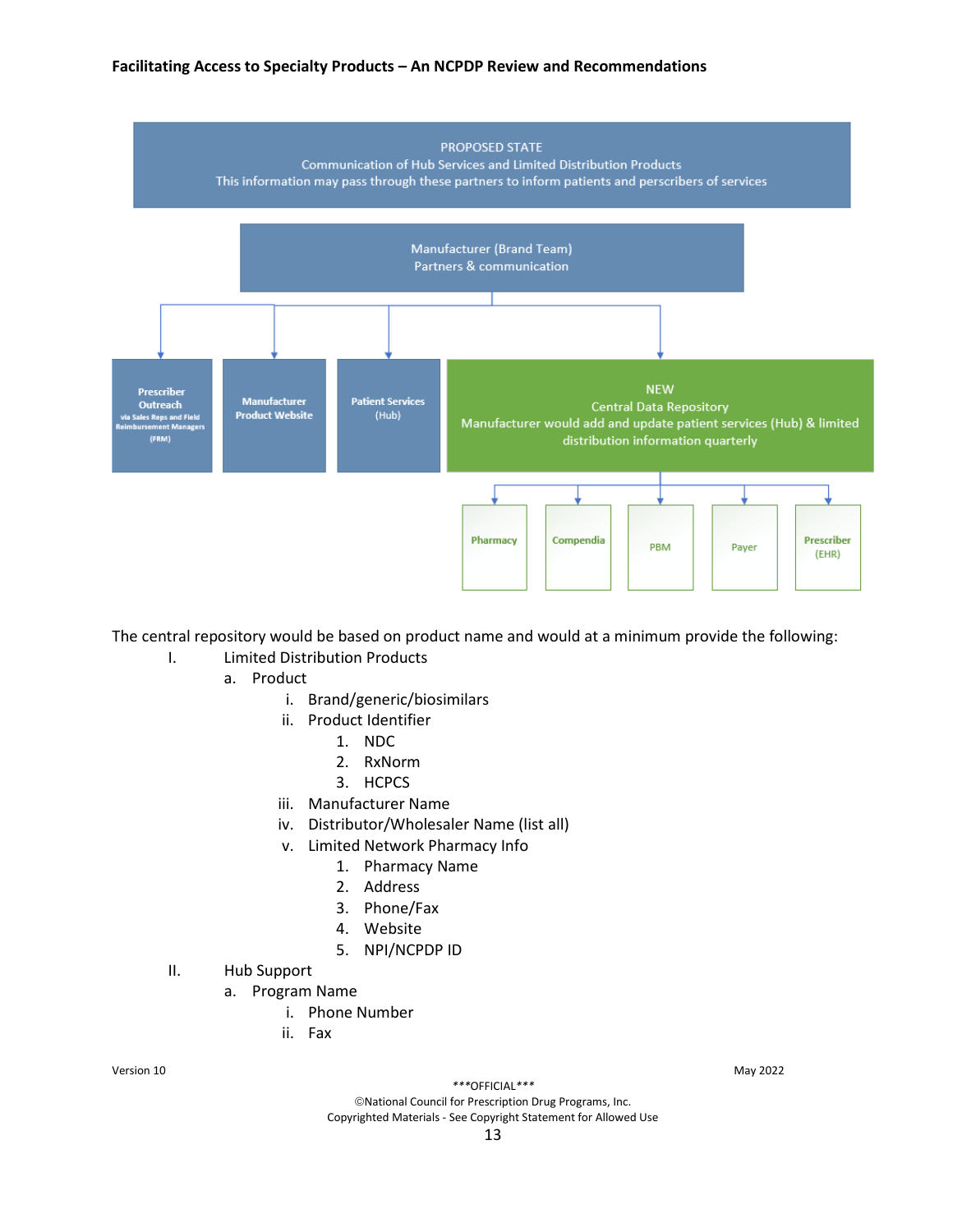- iii. Website
	- 1. Enrollment Form
	- 2. Enrollment Transaction
- b. Services Offered
	- i. Reimbursement Support (Benefit Investigation, Prior Authorization, Appeal)
	- ii. Quick Start/Bridge Supply
	- iii. Copay Cards
	- iv. Foundational Support
	- v. Patient Assistance Program (PAP) free product
	- vi. Drug Administration (Nursing Services)
	- vii. Adherence/Patient Education
- III. Maintenance
	- a. Timing of Updates
		- i. Quarterly
			- 1. Last Updated Date
	- b. Responsible Party

The provider of the central repository will be responsible for developing, implementing and maintaining a data management process that ensures information is routinely updated.

Version 10 May 2022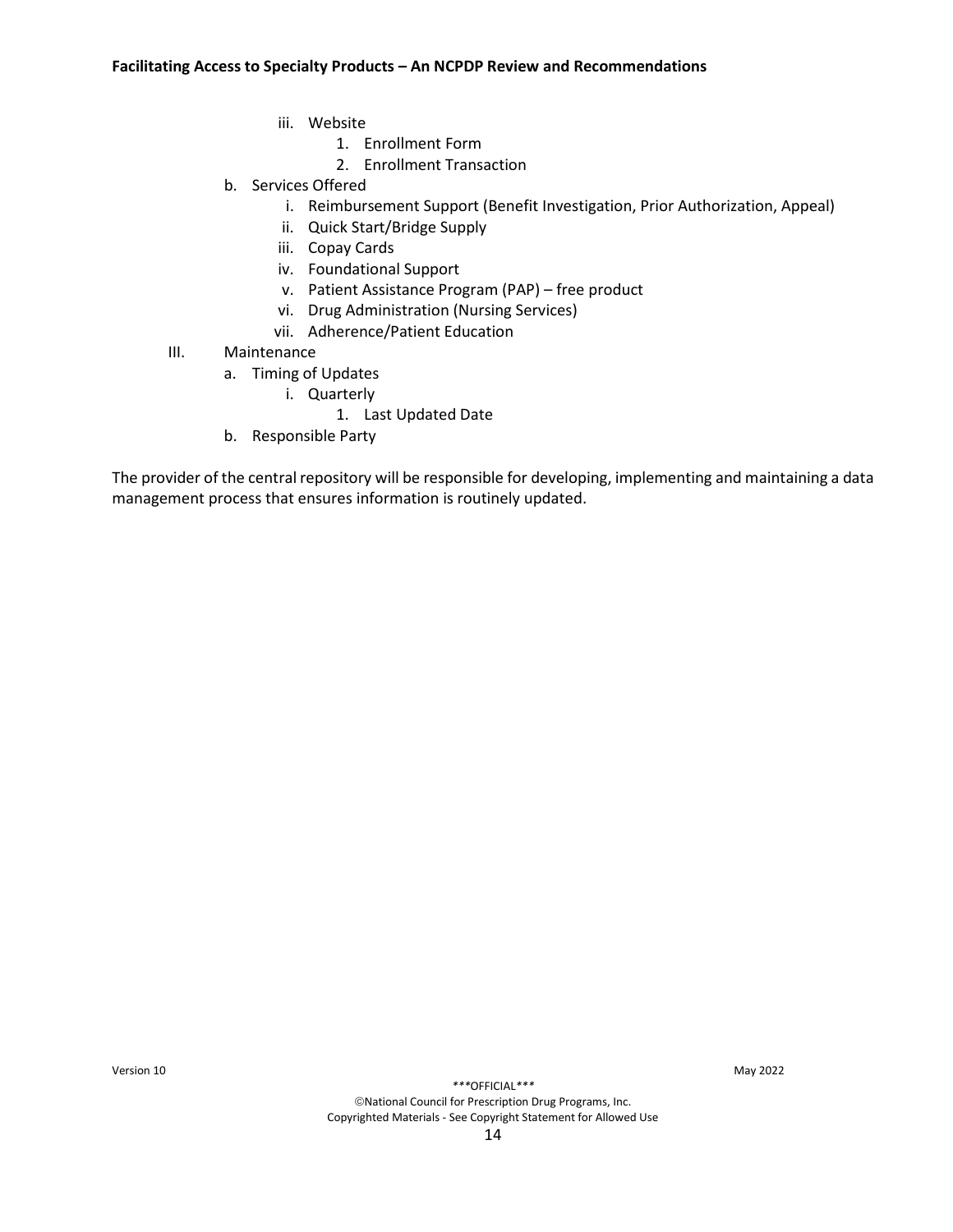# <span id="page-14-0"></span>**8. CONCLUSION**

Specialty pharmacy and hub services are an integral part of the patient journey. A patient is better served by prescribers that can deliver specialized care, monitor adherence and drive positive outcomes for their chronic illnesses. The challenge is to ensure that patients, providers and payers have current and accurate information. Knowledge regarding hub services and limited distribution products remains an unfulfilled need of the industry.

Offering information in a central repository accessible by patient care providers will facilitate timely access to specialty products and hub services. There is an opportunity for interested parties to create and manage this central repository.

NCPDP looks forward to working with industry partners to develop standard requirements and guidance for the use of the repository.

Version 10 May 2022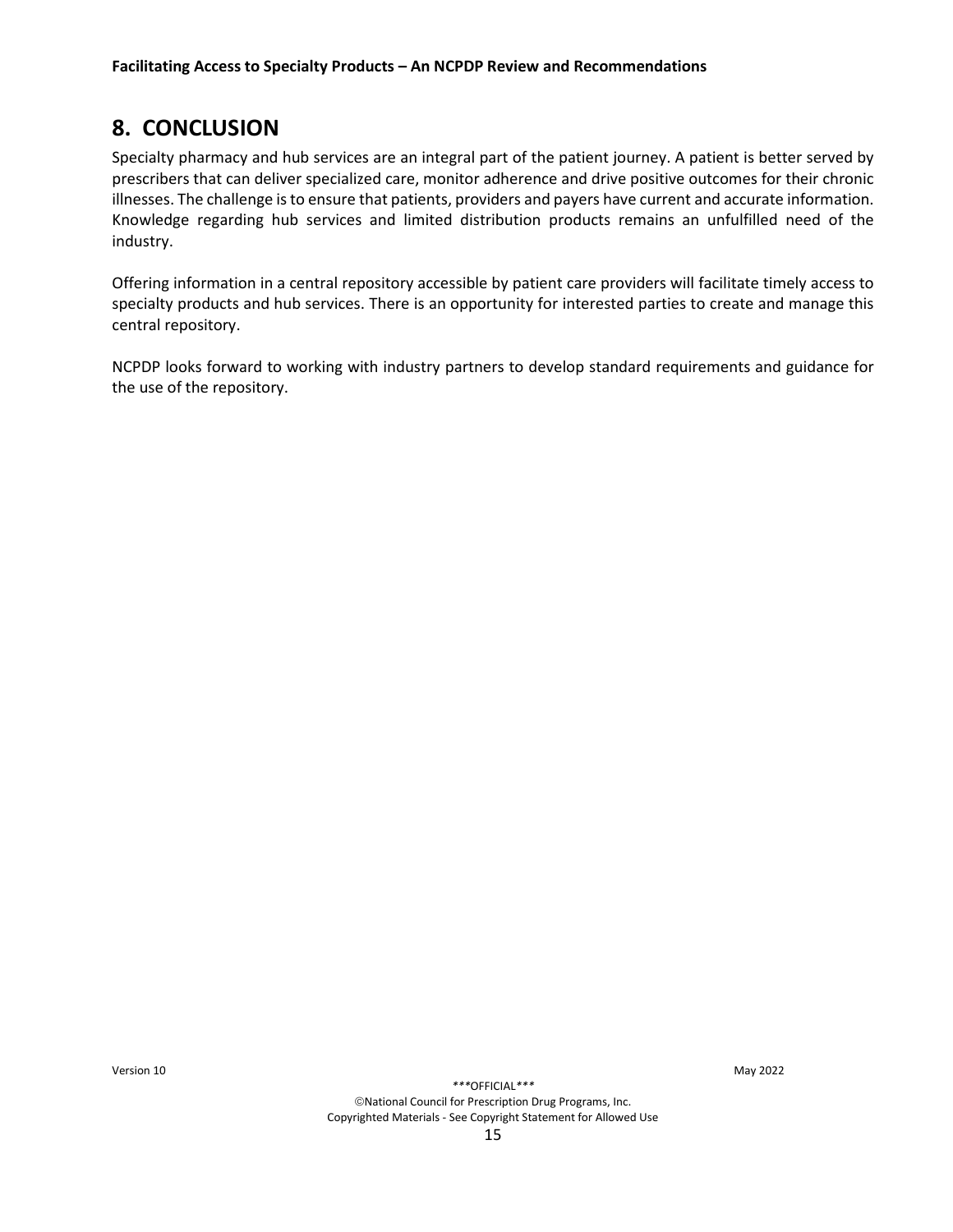### <span id="page-15-0"></span>**9. REFERENCE**

#### **[NCPDP Specialty Pharmacy Benefit Coverage Identification White](https://www.ncpdp.org/NCPDP/media/pdf/WhitePaper/NCPDP-Specialty-Pharmacy-Benefit-Coverage-Identification-White-Paper.pdf?ext=.pdf) Paper**

*This document highlights the current challenges experienced by providers, dispensers and organizations in being able to timely and accurately identify the appropriate benefit coverage (medical or pharmacy benefit) for a specific medication being prescribed, as well as potential out-of-pocket costs to the patient, at the time of care.*

#### **[HL7® FHIR® Specialty Medication Enrollment Implementation Guide](http://www.hl7.org/implement/standards/product_brief.cfm?product_id=568)**

*The implementation guide describes the exchange of data (patient demographic and coverage, prescription and clinical) for dispensing specialty medications by pharmacies as well as facilitating enrollment of patients in programs offered by third parties such as, but not limited to, hub vendors and pharmaceutical manufacturers. This document represents the collaborative efforts of NCPDP and HL7® to be co-branded between HL7® and NCPDP.*

Version 10 May 2022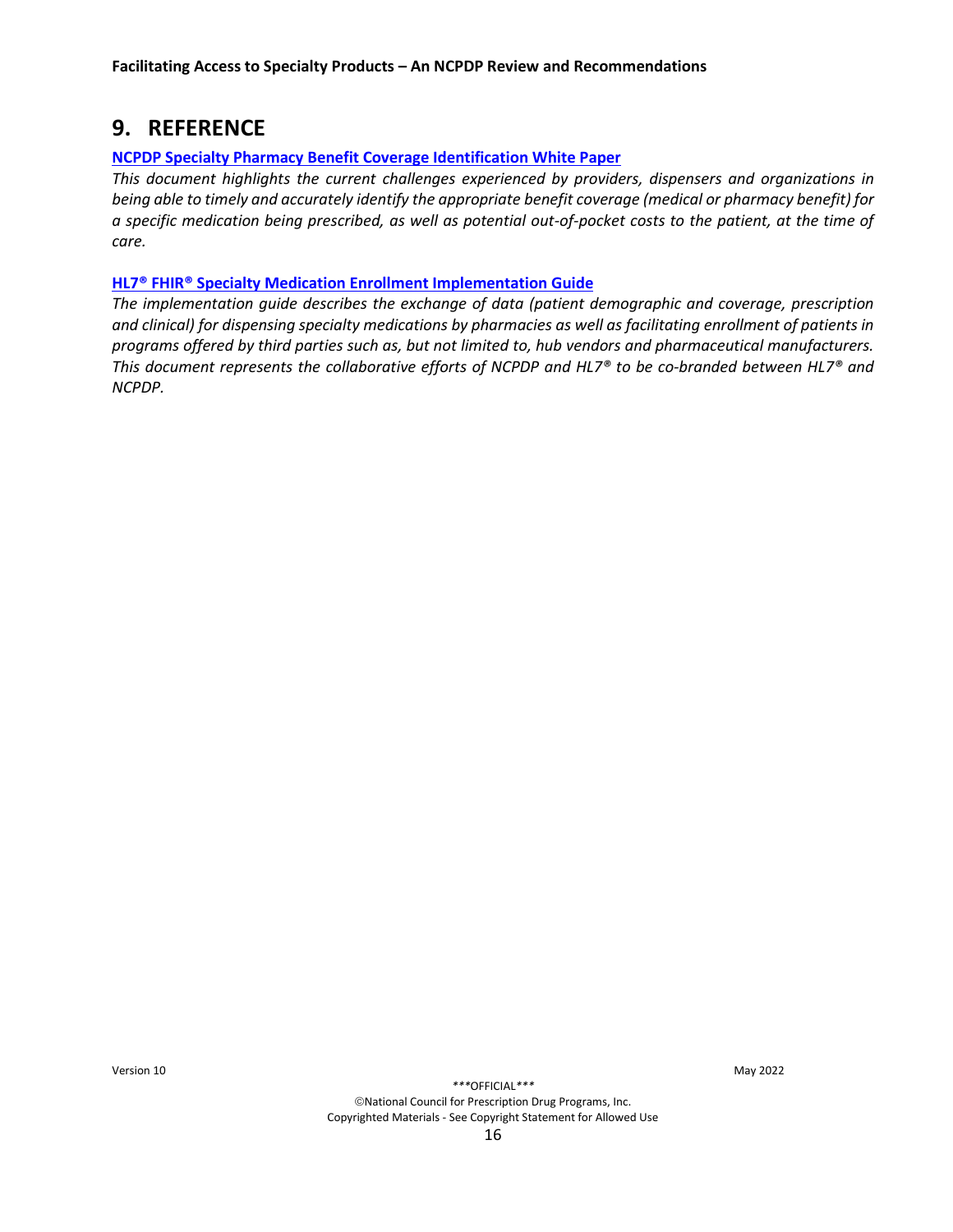# <span id="page-16-0"></span>**10. APPENDIX A – HISTORY OF CHANGES**

### <span id="page-16-1"></span>*10.1 VERSION 10 – MAY 2022*

• Original Publication

Version 10 May 2022